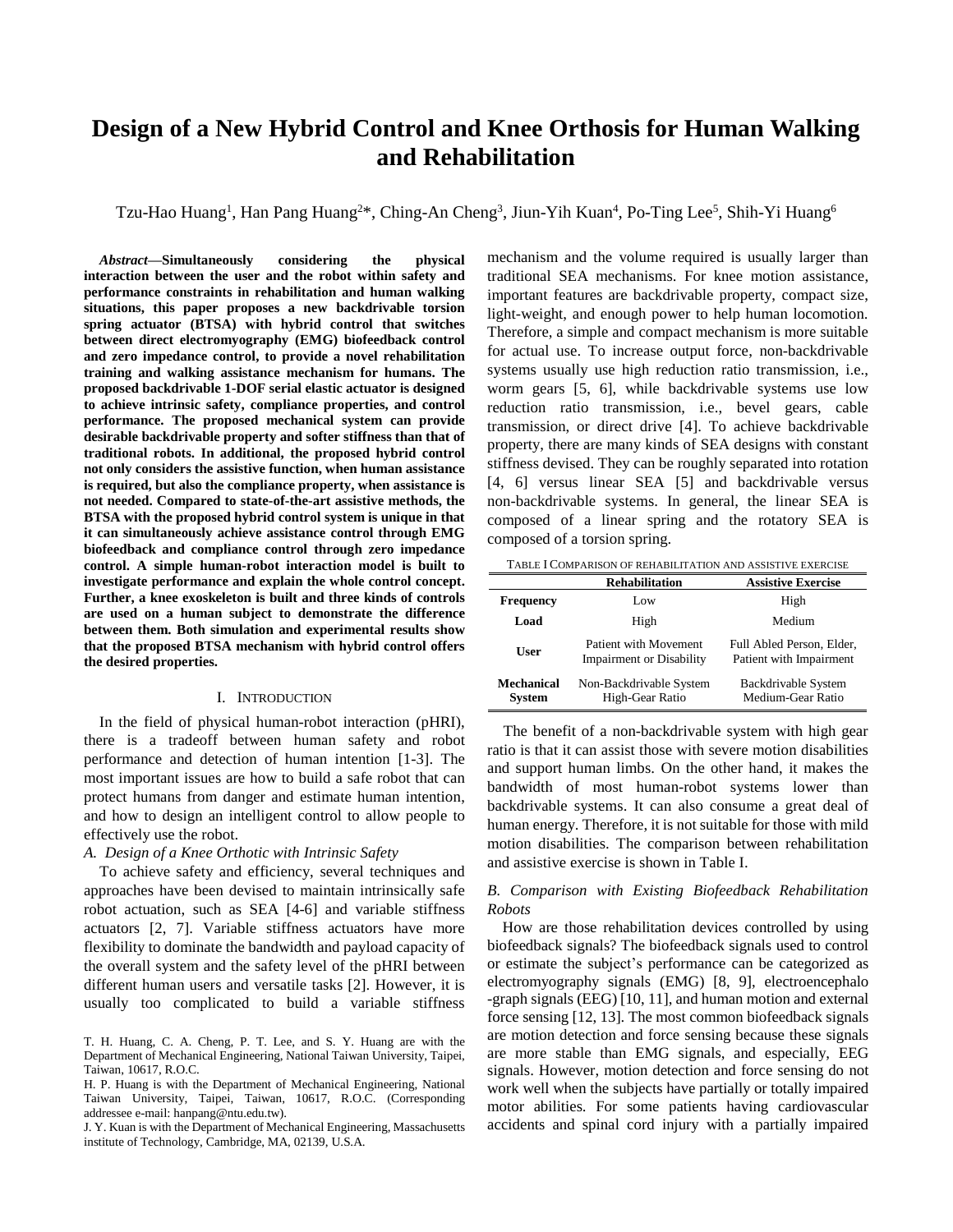motor ability, EMG and EEG signals provide alternate choices, but EEG signals can only be used to execute certain simple motions. EMG signals can not only be used to detect abnormal situations, such as spasticity, but also to estimate human torque directly, or provide a direct feedback signal for control.

# *C. Comparison with Direct EMG Biofeedback Control and Modeled-based EMG Biofeedback Control*

The most common control methods using EMG signals are direct EMG biofeedback control [\[14\]](#page-5-12) and modeled-based EMG biofeedback control [\[2,](#page-5-2) [3\]](#page-5-13). Direct EMG biofeedback control uses EMG signals as feedback information and EMG signals are included into the control loop directly. Modeled-based EMG biofeedback control is designed to augment human motions using estimated biology torque; therefore, it needs to estimate human torque by using EMG signals and the control loop requires other torque sensing information, such as an SEA mechanism or a torque sensor. Direct EMG biofeedback control can be used to reduce human muscle torque in some tasks. The aim of EMG biofeedback control is to control the EMG signal to equal to the command. On the other hand, the aim of modeled-based EMG biofeedback control is to amplify the estimated human torque using EMG signals and other biofeedback signals. The aim of modeled-based EMG biofeedback control is to control the actuator torque to equal to the amplified estimated human torque. Both controls seem effective in helping humans to reduce muscle exertion; however, it still has not been proven if users are comfortable when they wear the exoskeleton and perform some of the tasks. Some articles have proposed that the assist-as-needed method is more suitable for human use [\[15\]](#page-5-14). However, the authors of these articles do not consider how the exoskeleton system influences the user's limb dynamics.

Moreover, although direct EMG biofeedback control can be used to assist humans to do any task, its mechanism is not similar to that of human muscles. Muscles will become weaker under this control model because muscles degenerate without using. One solution is to give a specific trajectory command for a specific task [\[14\]](#page-5-12), but this requires a great deal of data based on all kinds of tasks.

In this paper, a new backdrivable torsion spring actuator (BTSA) with hybrid control that switches between direct EMG biofeedback control and zero impedance control is proposed to provide a new rehabilitation training and walking assistance mechanism for humans and to overcome aforementioned problems. Namely, the proposed control can provide human assistance as needed and make effects of the BTSA disappear when the human subject feels assistance is not needed. The design concept and dynamic properties of the proposed system are addressed in Section II. Modeling and hybrid control of the BTSA are discussed in Section III. The simulation and experimental performance of the BTSA with hybrid control are derived and discussed in Section IV. Finally, the conclusion is presented in Section V.

# II. DESIGN OF A BACKDRIVABLE TORSION SPRING ACTUATOR

A new BTSA system is constructed using a simple torsion

spring, bevel gears, and an actuator. The soft stiffness of the BTSA provides mechanically intrinsic safety and measures the torque between the human and the actuator. The detailed working principle and practical design will be addressed in this section.

Figure 1 shows an exploded view of the BTSA—the actuator is serial with bevel gears and the output bevel gear is serial with a torsion spring. Two potentiometers are used. Inside, one potentiometer is inserted into the spring and used to measure the input displacement of the torsion spring. The knee angle is measured by the other potentiometer via belt transmission between the output joint and the input shaft of the potentiometer. The deflection of the spring is equal to the difference between outputs of two potentiometers, which can be used to calculate output torque via the Hook's law. Therefore, the intelligent controller can use the two sensors and EMG signals to estimate human intention. The backdrivable torsion spring actuator was constructed, as shown in Figure 2. The specifications of the BTSA are shown in Table II.



Fig. 1 Exploded view of the proposed backdrivable torsion spring actuator



Fig. 2 Backdrivable torsion spring actuator

| TABLE II SPECIFICATIONS OF THE BTSA |  |
|-------------------------------------|--|
|-------------------------------------|--|

| Weight (including the motor)       | 835 g                                 |
|------------------------------------|---------------------------------------|
| Length*Width*Height                | $62\times50\times187$ mm <sup>3</sup> |
| Reduction Ratio of Bevel Gear      | 2:1                                   |
| Reduction Ratio of Motor Gear Head | 43:1                                  |
| <b>Stall Torque</b>                | 87.5 Nm                               |
| No-Load Speed                      | $404 \text{ deg/sec}$                 |
| <b>Spring Stiffness</b>            | 40 Nm/rad                             |

\*The input motor used in this design is a Faulhaber DC-micromotor 3863H024CR with gear head 38/2 S (43:1).

# III. HYBRID ZERO IMPEDANCE CONTROL AND EEG BIOFEEDBACK CONTROL

Since the BTSA approach is a general concept involving a series with a force input and a corresponding system output, the effects of the applied system should be carefully investigated. In our case, the applied system is the human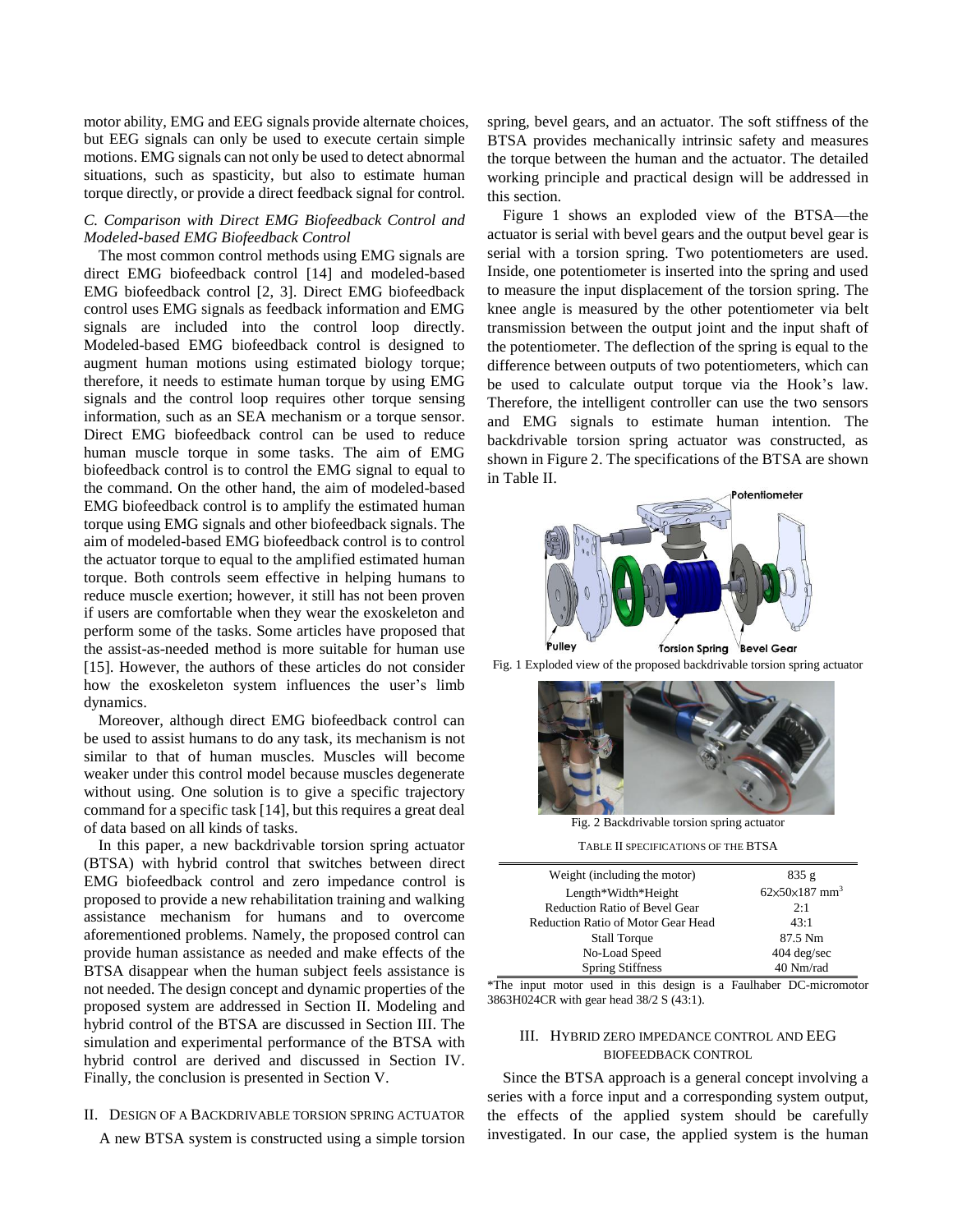knee joint. Therefore, a human-robot interaction model, proposed in [\[2\]](#page-5-2), was used to investigate system properties and stability during physical human-robot interaction.

#### *A. A Simple Human-Robot Interaction Model*



Fig. 3 Human-robot interaction model

The human-robot interaction model [2] is shown in Figure 3. The system governing equations are given as:<br> $\left\{ m_1 \ddot{x}_1 = k_1 (x_3 - x_1) + b_1 (x_3 - x_1) - B_1 \dot{x}_1 + F_1 \right\}$ 

$$
\begin{cases}\nm_1\ddot{x}_1 = k_1(x_3 - x_1) + b_1(\dot{x}_3 - \dot{x}_1) - B_1\dot{x}_1 + F_1 \\
m_2\ddot{x}_2 = k_2(x_3 - x_2) + b_2(\dot{x}_3 - \dot{x}_2) - B_2\dot{x}_2 + F_2 \\
M\ddot{x}_3 = k_1(x_1 - x_3) + k_2(x_2 - x_3) + b_1(\dot{x}_1 - \dot{x}_3) + b_2\n\end{cases} (1)
$$

and the transfer functions are as follows:

$$
\begin{bmatrix} \hat{X}_1(s) \\ \hat{X}_2(s) \end{bmatrix} = \begin{bmatrix} G_1(s) \\ G_2(s) \end{bmatrix} U(s)
$$
\n
$$
G_1(s) \text{ and } G_2(s) \text{ are } 3 \times 1 \text{ matrices}
$$
\n(2)

 $\hat{X}_1(s) = X_1(s) - X_3(s)$ 

 $\hat{X}_2(s) = X_2(s) - X_3(s)$ 

 $U(s) = [F_1(s) \quad X_2(s) \quad F_e(s)]^T$ 

In the model, the inputs are motor displacement  $(x_1)$ , actuator force  $(F_1)$ , and external force  $(F_e)$ , while the outputs are muscle spring displacement, BTSA spring displacement  $(\hat{x}_1)$ , and knee joint displacement. muscle displacement  $(\hat{x}_2)$ . Zero impedance control, direct EMG biofeedback control, and hybrid control of impedance control and direct EMG biofeedback control will be discussed in the following. Three control block diagrams are shown in Figure 4, Figure 5, and Figure 6, respectively.

## *B. Zero Impedance Control*

The inputs of the zero impedance control are the displacement from the contractile element of the muscle  $(x_2)$ , the actuator ( $F_1$ ), and external force ( $F_e$ ). The control method is to make the force  $(F_a)$  near zero or  $\hat{x}_1$  near zero, as the damping term is very small. The force ( *Fa* ) exerted on the arm from the BTSA needs to achieve zero output force under simple PD control; namely, the reference input of the PD controller is zero. The block diagram is shown in Fig. 4. The control results in the user not feeling any resistance from the mechanism.



## *C. Direct EMG Biofeedback Control*

One of the applications of the BTSA is to assist human walking rehabilitation. Therefore, direct EMG biofeedback control is designed to assist human motion and make the EMG signal track a given trajectory under PD control. Here, without losing generality, we simply define the gain between the EMG signal and the force  $(F_b)$  exerted on the leg from the muscle as 1, and thus use force  $(F_b)$  feedback signal as the EMG signal. If a more precise model is needed, a muscle mode-based method can be used to achieve nonlinear mapping [\[3\]](#page-5-13). The objective of direct EMG biofeedback control is that the

force ( *Fb* ) needs to track some user defined trajectories. Here, the trajectory is defined as a constant value *C*, which will be set as zero in the following simulations. The block diagram is shown in Fig. 5.



# *D. Hybrid of Zero Impedance Control and Direct EMG Biofeedback Control*

The concept of the proposed hybrid of zero impedance control and direct EMG biofeedback control is that the control mode is EMG biofeedback control when the user needs assistance and it is zero impedance control when the user does not need assistance. The deterministic principle is the EMG signal threshold  $\theta$ .



**EMGsum** is equal to the normalized estimated EMG of the knee extensor minus the normalized estimated EMG of the knee flexor.  $\theta$  is a constant threshold. If  $|EMGsum|$  is greater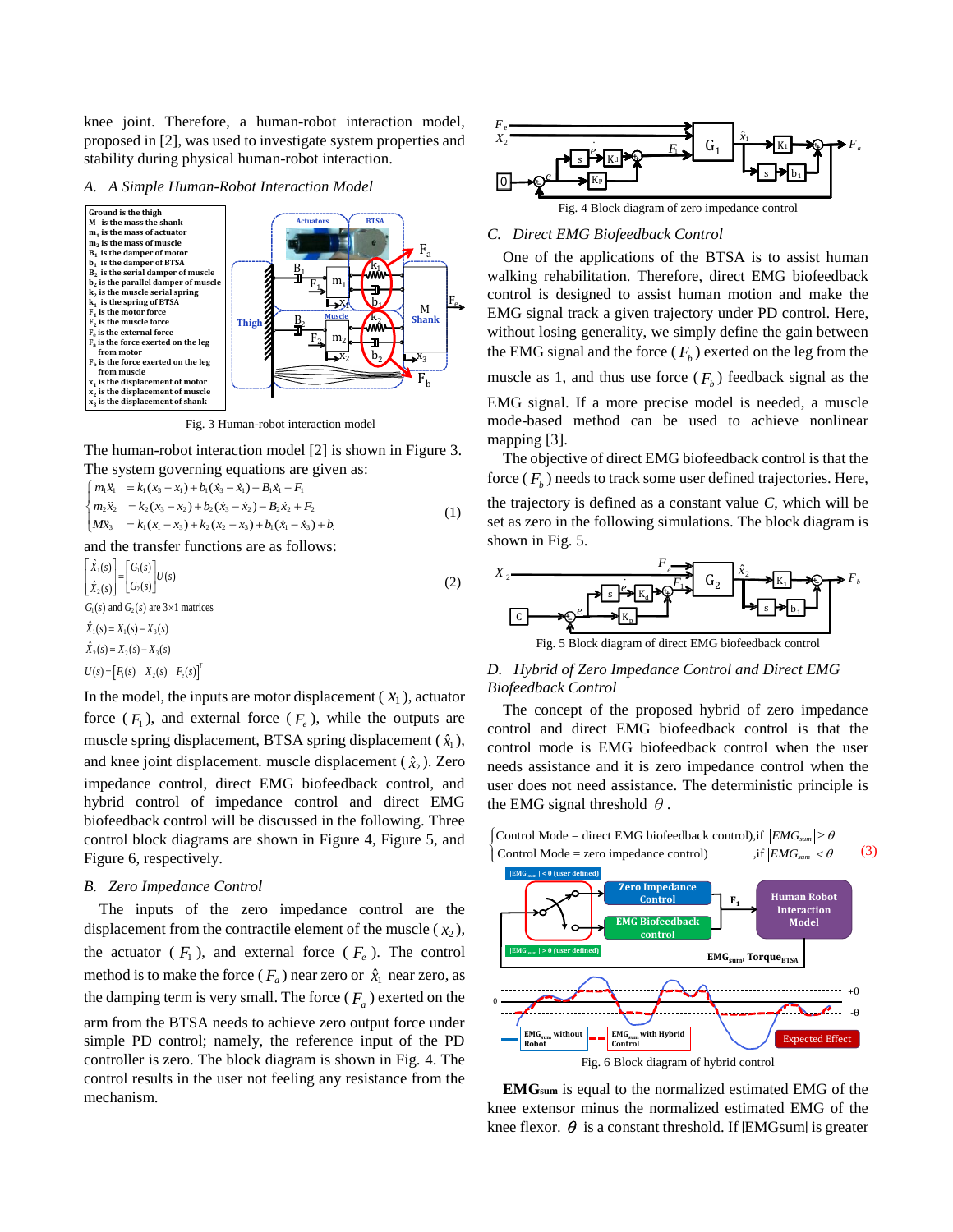than or equal to the threshold, it is determined as the EMG biofeedback control mode. Conversely, if |EMGsum| is less than the threshold, it is determined as zero impedance control mode. Namely, the human moves as if the exoskeleton robot does not exist under the zero impedance control mode. Whereas, the robot assists the human with a small force to finish the task under the EMG biofeedback control mode.

## *E. Simulation and Experimental Setting*

The simulation environment is achieved by a GUI-based simulation interface, SimMechanics from MATLAB/ Simulink. In the experiment the subject sat in a relaxed position on a chair; and then the subject was asked to extend the knee joint and then return it to the original position. The knee angle is defined as zero degrees when the thigh and shank are perpendicular, and it is defined as 90 degrees as the knee fully extends. The subject is a healthy 23-year-old man.

# IV. RESULTS AND DISCUSSIONS

#### **A.** *Zero Impedance Control Simulation Results*

The results of zero impedance control are shown in Fig. 7. The target of zero impedance control is to control the displacement of the torsion spring to zero. The input command of muscle displacement  $x_2$  is a trajectory of  $\sin(2\pi t)$ . It is shown that the displacement of the torsion spring is approximated to zero. The use of a suitable PD controller can make the algorithm work. This also means that the subject should feel no resistance from the mechanism under the control method.



Fig. 7 Zero impedance control simulation results

## **B.** *Direct EMG Biofeedback Control Simulation Results*

The direct EMG biofeedback control simulation results are shown in Fig. 8. The aim of direct EMG biofeedback control is to control the displacement of the muscle spring as user-defined displacement. Here, the control command of the muscle spring is set as zero and the input of the muscle displacement ( $x_2$ ) is a trajectory of  $sin(2\pi t)$ . It is shown that the displacement of the muscle spring is approximated to zero. The use of a suitable PD controller can cause the algorithm to work well. This represents that the subject will be able to easily move his leg without any muscle effort. However, the simulation model is a simple human-robot model and the relationship between EMG and torque is assumed as linear. The gain of (EMG/torque) in the simulation is set as 1. In reality, the relationship between EMG and torque is a

non-linear relationship. The ideal result in this simulation is not quite so easy to achieve using EMG biofeedback control. Therefore, in the following experiment, the EMG signal is filtered and normalized. Then, the difference of the flexion EMG signal and the extension EMG is directly used as the feedback control signal. The dynamics are not exactly the same as this simple human-robot model, but, this model can still be used to prove and explain the control concept.



## **C.** *Hybrid Control Simulation Results*

The results for the hybrid control simulation are shown in Fig. 9. The aims of hybrid control are to control the displacement of the muscle spring equal to a user-defined threshold when the displacement of the muscle spring is over the threshold and to control the displacement of the torsion spring equal to zero when the displacement is under the threshold.



Here, the command for the torsion spring is set as zero mm in the zero impedance control and the command for the muscle spring is set as 0.05 mm in the direct EMG biofeedback control. The input command for muscle displacement  $x_2$  is a trajectory of  $sin(2\pi t)$ . The control model is defined as "1.5, EMG biofeedback control" and "-1.5, zero impedance control." It is shown that the displacement of the muscle spring is always under 1.5 mm. Compared to Fig. 8, this result is more suitable for humans because the user will feel some muscle exertion, more closely approximating natural human muscle. The other benefit is that it can overcome the resistance in the dead zone of the EMG biofeedback control. The noise of the EMG signal is larger than the other torque sensor and it usually needs a wide dead zone to make the system more stable. However, in the dead zone, the user will waste energy to overcome the resistance of the mechanism. The zero impedance control can be used to solve this problem. Therefore, a hybrid of these two controllers, using two suitable PD controllers and a hybrid controller can make the subject more comfortable than using only one controller. The discontinuous displacement curve of the torsion spring is obvious. In the future, this may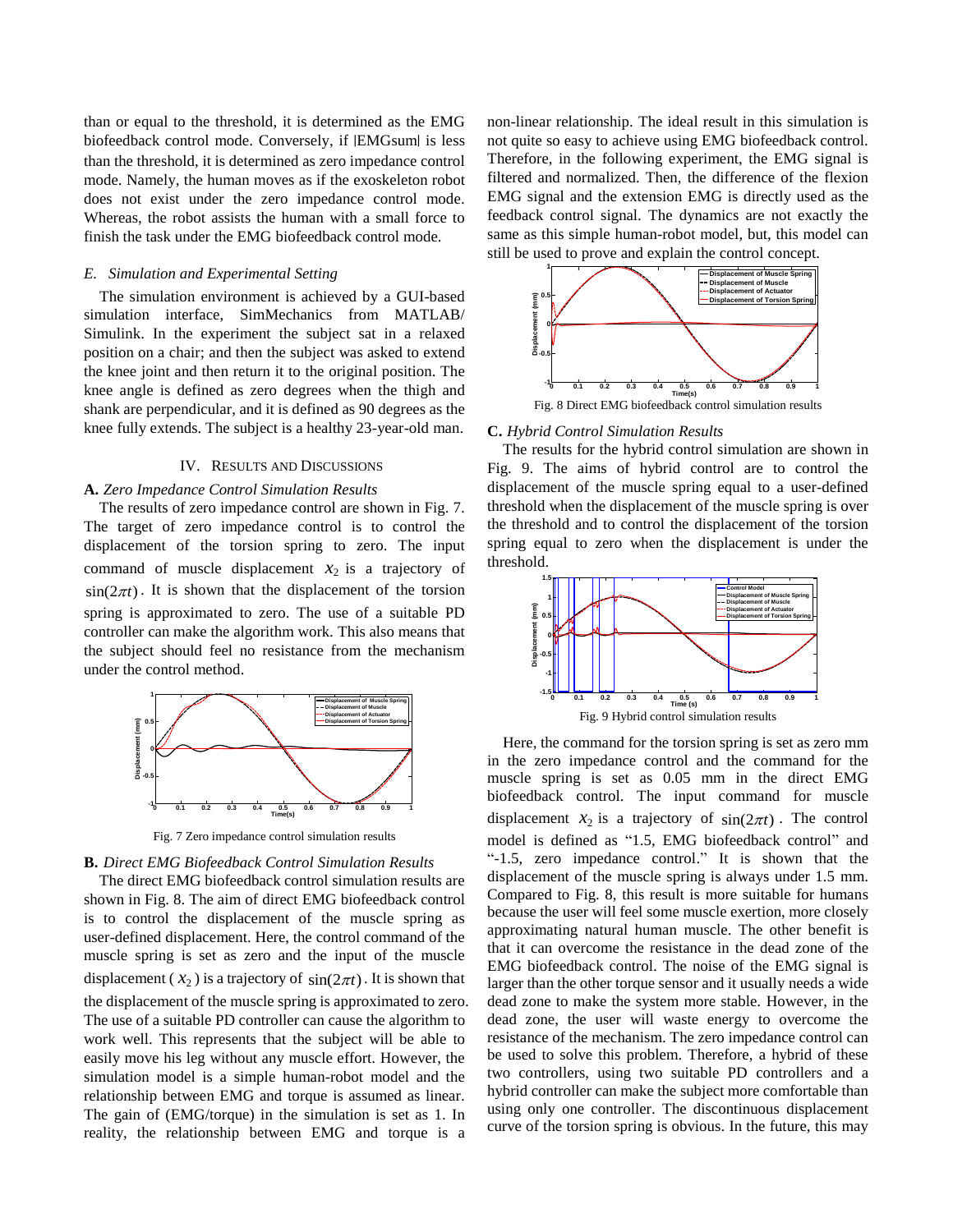be solved by using certain fuzzy techniques. When using hybrid control for human assistance, the user will be able to easily feel when to use their own muscle powers and when to let the device take over.

#### **D.** *Experimental results for the BTSA with hybrid control*

In this work, a knee exoskeleton system was built, employing the proposed BTSA actuator, as shown in Fig. 2. In order to satisfy the individual needs of the elbow assistive exercise, a level arm with a shank holder was designed to move with the subject's shank, and a reference with a thigh holder was designed to allow the subject to fix the BTSA on his leg. The results of the three control methods are shown and discussed below.



Fig. 10 Experimental results for the zero impedance control

The results for the zero impedance control are shown in Fig. 10. The first and second figures are the EMG signal and the estimated signal, respectively. The EMG signal is a rectified raw EMG signal and the estimated EMG signal is estimated by the Kalman filter proposed in [\[3\]](#page-5-13). The third figure is a normalized signal, calculated by a normalized extensor minus a normalized flexor. The normalizing method fixes the motor position as the user slowly extends and flexes his knee joint, then the torsion spring torque information is used and the extensor and flexor are estimated to find the coefficients for the normalized extensor and flexor. The fourth figure is the spring torque and the knee joint angle. The spring torque is measured using an inside potentiometer and the knee angle is measured using an external potentiometer. The spring torque represents the actuator torque exerted on the shank.

The spring torque is near zero and it reveals that this control method can cause the displacement of the spring to be

near zero mm. Under this control, the subject needs to assist his limb and the resistance from the BTSA will disappear. Therefore, the EMG extensor and flexor are larger than the other two controls.

The results for the EMG biofeedback control are shown in Fig. 11. The normalized EMG signal is not really near zero and does not track the zero command perfectly. This is because the EMG noise is larger than the potentiometer and the EMG model is a non-stationary and non-linear signal; a linear normalization method may not be enough. But the normalized EMG signal is smaller than the other two methods and this reveals that the EMG biofeedback control is still effective in helping the user to exercise with a small EMG signal.



Fig. 11 Experimental results for the EMG biofeedback control

The results for the hybrid control are shown in Fig. 12. The threshold in this experiment is set at 1. It does not track perfectly, as in the EMG biofeedback results. But the hybrid control still produced the effect of helping the user to exercise with smaller torque than in the zero impedance control. Comparing the torsion torques between the hybrid control and EMG biofeedback control, the torsion torque of the hybrid control revealed that the BTSA assists the user as needed, but the torsion torque of the EMG biofeedback control revealed that the BTSA always assists the user as the user contracts his muscle. Compared to zero impedance control, the torsion torque of the hybrid control is zero only when the subject does not contract his muscle. When the feedback EMG signal is larger than the threshold, the EMG feedback control will start.

Three kinds of controls were implemented. However, the tracking errors for feedback EMG signals are small but not